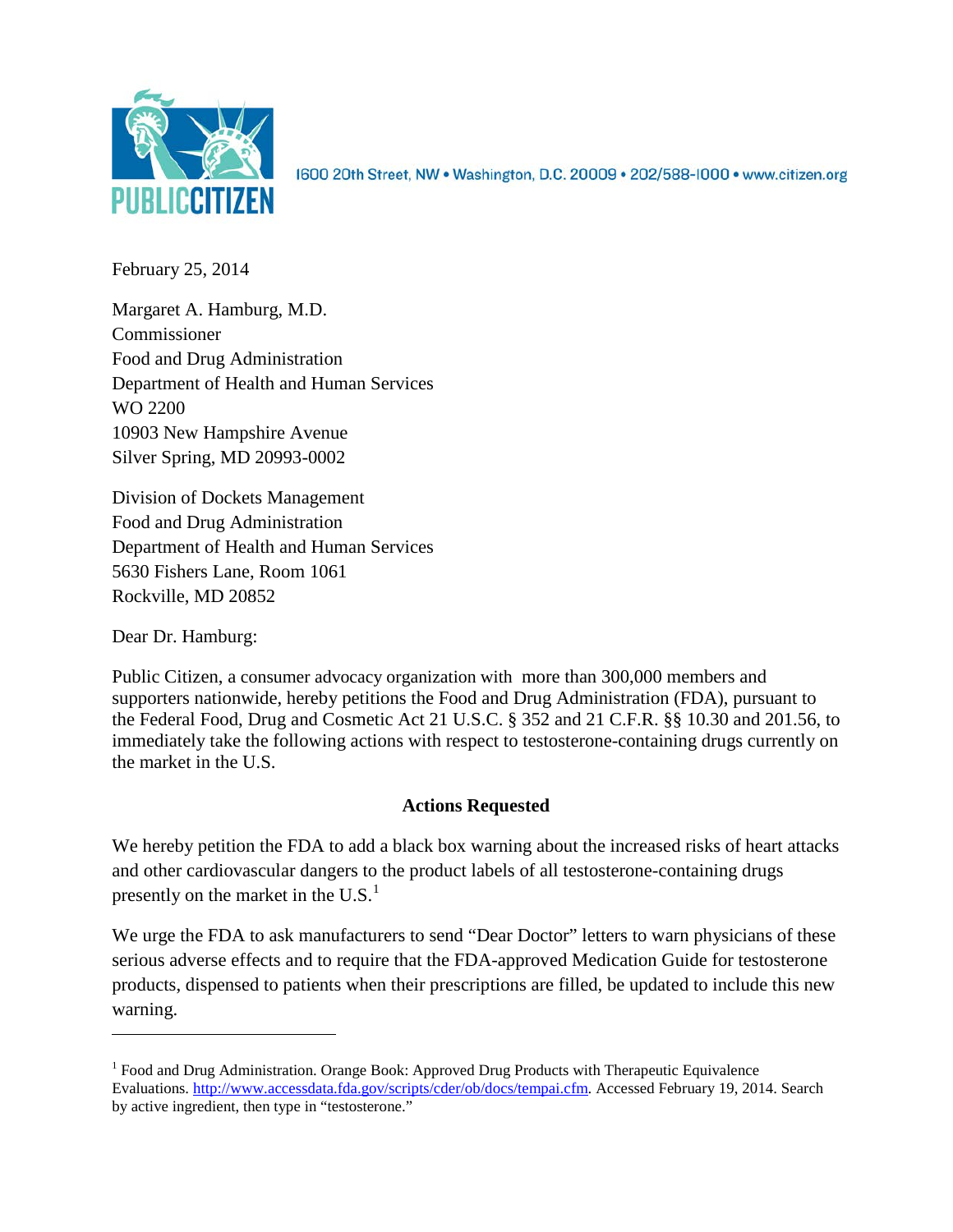Finally, we urge the FDA to delay its decision date on approving a new long-acting injectable testosterone product Aveed (testosterone undecanoate, Endo), now set for February 28, 2014, because its approval, absent the new black box warning, would cause further cardiovascular harm to patients for whom this new formulation is prescribed.

#### **Statement of Grounds**

The urgency for this action is highlighted by the massive prescribing of testosterone-containing products, with more than 400,000 prescriptions filled in the U.S. in December 2013 alone and more than 5 million filled during all of [2](#page-1-0)013.<sup>2</sup>

Despite increasing evidence of significant cardiovascular risk from an analysis of 27 randomized clinical trials and, most recently, from a large observational study involving 45 times more testosterone-exposed men than the largest previous study,  $3,4$  $3,4$  $3,4$  warnings of testosterone-induced cardiovascular risk are dangerously absent from the current FDA-approved labeling for all of these products.

In the face of this accumulating evidence, the FDA was reckless, from a public health perspective, to state three weeks ago that it "has not concluded that FDA-approved testosterone treatment increases the risk of stroke, heart attack, or death."[5](#page-1-3) As part of this announcement, the agency further stated, "The first publication that prompted FDA to reassess the cardiovascular safety of testosterone therapy was an observational study of older men in the U.S. Veteran Affairs (VA) health system published in the *Journal of the American Medical Association (JAMA)* in November 2013."[6](#page-1-4) This *JAMA* study had been preceded in 2010 by a randomized, placebo-controlled trial that was stopped before completion because of a significant excess of cardiovascular events in older men randomized to get testosterone instead of a placebo.[7](#page-1-5)

Furthermore, an April 2013 meta-analysis of 27 previous randomized trials comparing testosterone to a placebo in men found a statistically significant increase in cardiovascular events

<span id="page-1-1"></span><span id="page-1-0"></span><sup>&</sup>lt;sup>2</sup> IMS Data on U.S. testosterone prescriptions for gel, patch and oral dosage forms, 2013.<br><sup>3</sup> Finkle, WD, Greenland S, Ridgeway GK, et al. Increased risks of non-fatal myocardial infarction following testosterone therapy prescription in men. *PLoS ONE* 9(1): e85805. doi:10.1371/journal.pone.0085805  $\frac{http://www.ncbi.nlm.nih.gov/publiced/24489673}{\text{Vigen R, O'Donnell CI, Barón AE, et al. Association of testosterone therapy with mortality, myocardial infarction, }$ 

<span id="page-1-2"></span>and stroke in men with low testosterone levels. *JAMA* 2013;310: 1829-1836.<br><sup>5</sup> Food and Drug Administration. FDA evaluating risk of stroke, heart attack and death with FDA-approved

<span id="page-1-3"></span>testosterone products. January 31, 2014. [http://www.fda.gov/Drugs/DrugSafety/ucm383904.htm.](http://www.fda.gov/Drugs/DrugSafety/ucm383904.htm) Accessed February 20, 2014.

<span id="page-1-4"></span><sup>6</sup> Vigen R, O'Donnell CI, Barón AE, et al. Association of testosterone therapy with mortality, myocardial infarction, and stroke in men with low testosterone levels. *JAMA* 2013;310: 1829-1836.

<span id="page-1-5"></span><sup>7</sup> Basaria S, Coviello AD, Travison TG, et al. Adverse events associated with testosterone administration. *N Engl J Med.* 2010;363(2):109-22.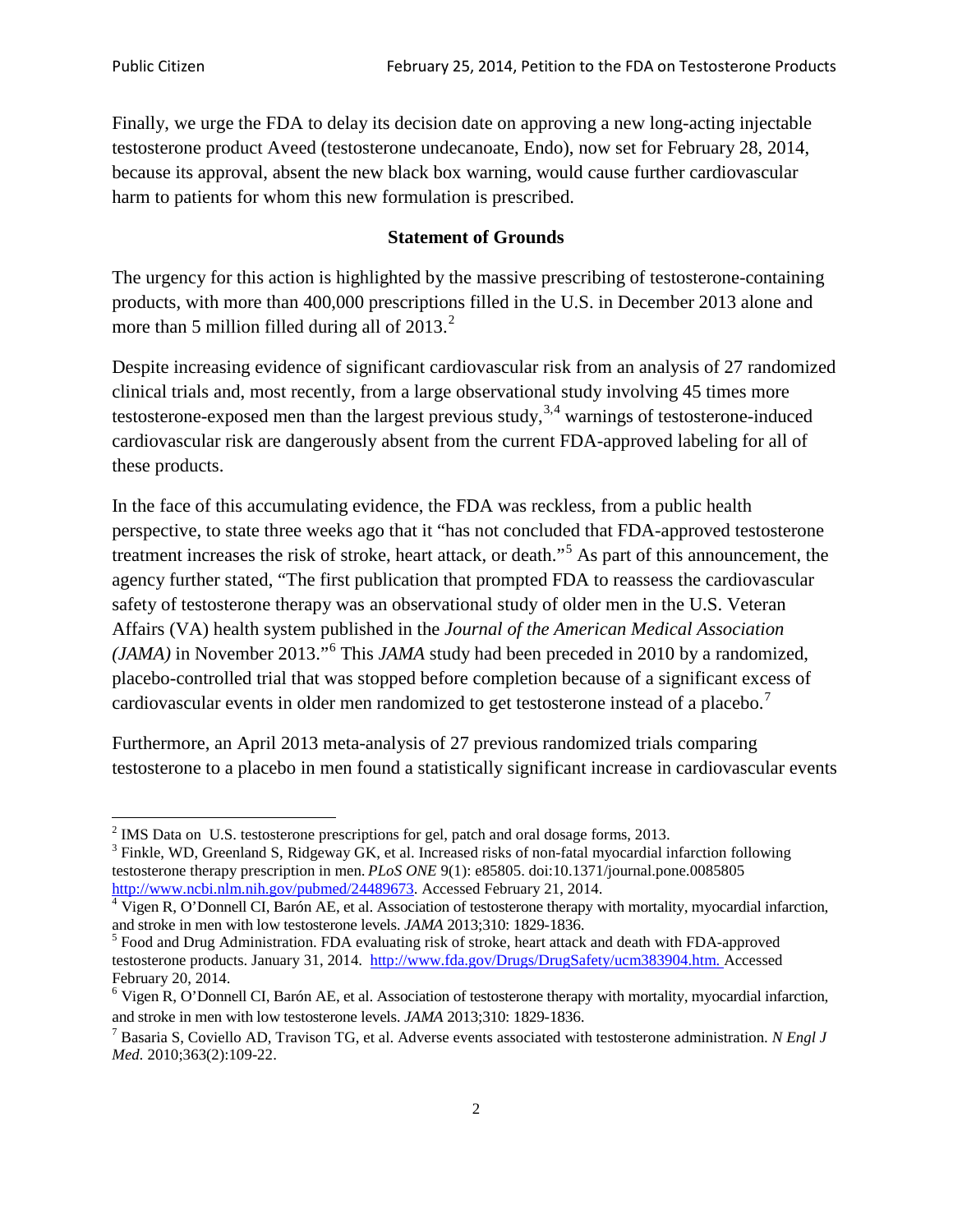and cardiovascular deaths in men getting testosterone in comparison to those receiving placebo.<sup>[8](#page-2-0)</sup> We must question why none of these earlier studies "prompted FDA to reassess the cardiovascular safety of testosterone."

# *Summary of Randomized, Placebo-Controlled Clinical Trials: Evidence of Increased Cardiovascular Risk with Testosterone*

Basaria, et al, July 2010:<sup>[9](#page-2-1)</sup> This randomized, placebo-controlled trial involved 209 men who had limitations in mobility and low testosterone levels. Subjects were randomly assigned to receive testosterone gel or placebo gel, to be applied daily for six months. The study was stopped before completion because of a significant five-fold increase in cardiovascular events, including heart attacks and a stroke, in men getting testosterone compared to those getting a placebo. Because of the relatively small number of events, the authors were cautious about the conclusions of the study but importantly, the data and safety monitoring board recommended that the study be stopped because of the higher rate of adverse cardiovascular events in the testosterone group.

Xu, et al, April 2013:<sup>[10](#page-2-2)</sup> This was a landmark meta-analysis of 27 previous, smaller randomized trials, including the Basaria study above, all of which compared testosterone with placebo. The meta-analysis involved a total of 2,994 men and therefore had considerably more cardiovascular events **—** a total of 180 **—** than in the smaller trials, which (except for Basaria) did not individually find a statistically significant increase in cardiovascular events.

One of the most remarkable findings of the meta-analysis was that the 13 drug industry-funded trials collectively failed to show any increase in cardiovascular events in the testosterone subjects, but the 14 non-industry-funded trials collectively showed a significant 2.06-fold increased risk with testosterone. There was a significant difference between the cardiovascular risk results from the industry-funded studies and the clearly positive results from those studies not industry-funded. But even with the inclusion of the 13 industry-funded studies, the overall findings of the meta-analysis were that testosterone increased the risk of a cardiovascular-related event, the odds ratio for increased risk being 1.54, (95% confidence interval (CI) 1.09 to 2.18). In addition, 33 cardiovascular-related deaths were identified (22 testosterone arm and 11 placebo arm), for which the odds ratio, at 1.42 (95% CI 0.70 to 2.89), was similar to the estimate for all cardiovascular-related events. The authors' conclusion, stated in the abstract, forms one of the bases for this petition for a black box warning: "The effects of testosterone on cardiovascular-

<span id="page-2-0"></span> $8$  Xu L, Freeman G, Cowling BJ, Schooling CM. Testosterone therapy and cardiovascular events among men: a systematic review and meta-analysis of placebo-controlled trials. *BMC Medicine* 2013;11:108.

<span id="page-2-1"></span>Basaria S, Coviello AD, Travison TG, et al. Adverse events associated with testosterone administration. *N Engl J Med.* 2010;363(2):109-22.<br><sup>10</sup> Xu L, Freeman G, Cowling BJ, Schooling CM. Testosterone therapy and cardiovascular events among men: a

<span id="page-2-2"></span>systematic review and meta-analysis of placebo-controlled trials. *BMC Medicine* 2013;11:108.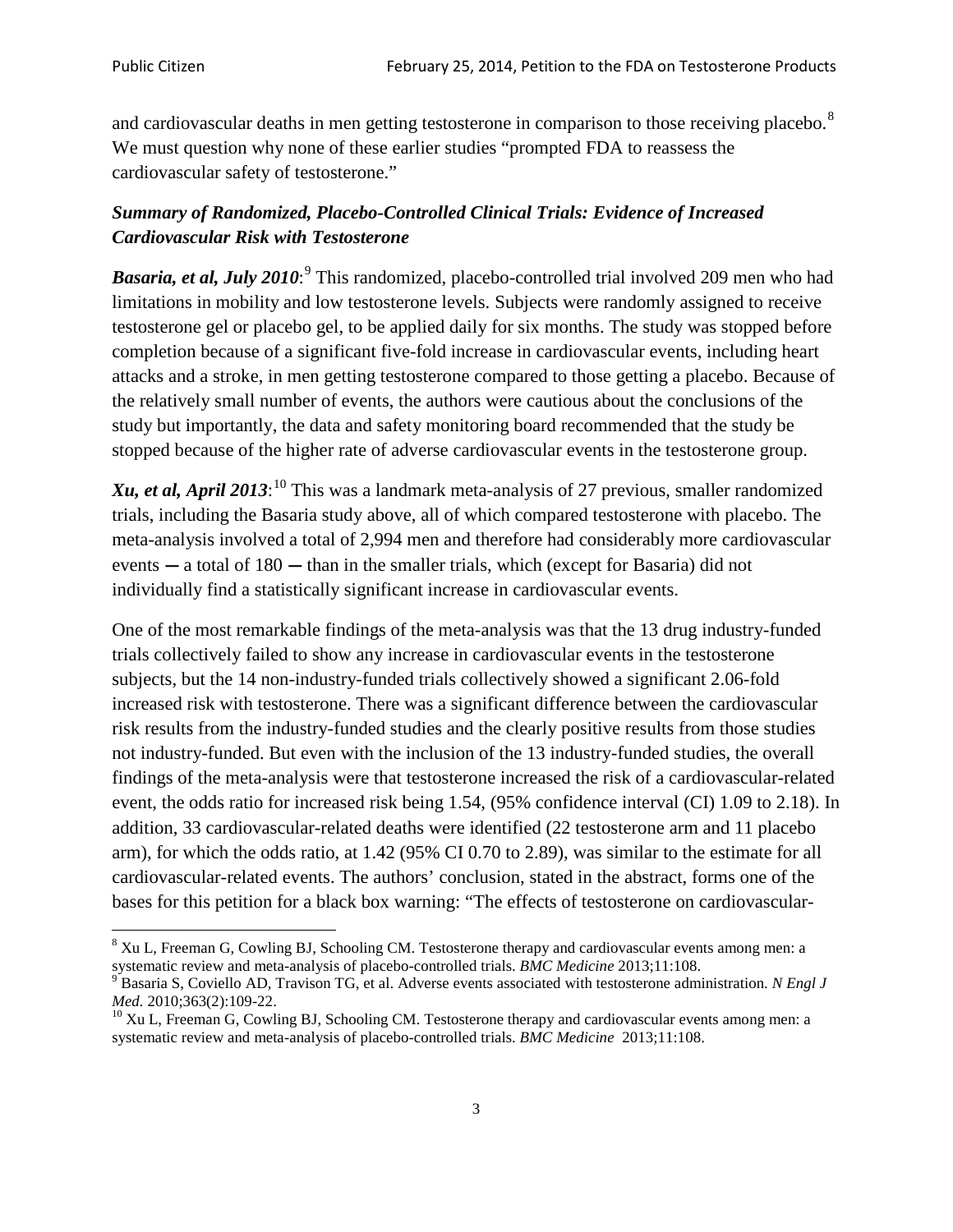related events varied with source of funding. Nevertheless, overall and particularly in trials not funded by the pharmaceutical industry, exogenous testosterone increased the risk of cardiovascular-related events, with corresponding implications for the use of testosterone therapy." The authors added that "Our findings are consistent with the three previous meta-analyses, <sup>[11](#page-3-0),[12,](#page-3-1)[13](#page-3-2)</sup> which all indicated a non-significantly higher risk of testosterone therapy for a composite cardiovascular outcome of the events."

# *Summary of Observational Studies: Evidence for Increased Cardiovascular Risk with Testosterone*

Vigen et al, November 2013:<sup>[14](#page-3-3)</sup> The study the FDA referred to as "the first publication that prompted FDA to reassess the cardiovascular safety of testosterone" involved men with low testosterone levels who underwent coronary angiography in the VA system between 2005 and 2011. Of the 8,709 men with low testosterone levels, 1,223 started testosterone therapy after a median of 531 days following coronary angiography. Adjusting for the presence of coronary artery disease, testosterone therapy was associated with increased risk of adverse outcomes (hazard ratio, 1.29; 95% CI, 1.04 to 1.58) compared to the risk in those 7,468 men who did not get testosterone therapy. The authors concluded: "Among a cohort of men in the VA health care system who underwent coronary angiography and had a low serum testosterone level, the use of testosterone therapy was associated with increased risk of adverse outcomes. These findings may inform the discussion about the potential risks of testosterone therapy."<sup>[15](#page-3-4)</sup> This study was not industry-funded.

Finkle et al, January 2014:<sup>[16](#page-3-5)</sup> This NIH-funded study included 45 times as many men using testosterone (55,593) than any previous single study. The study was prompted, in part, by the

<span id="page-3-0"></span> $11$  Calof OM, Singh AB, Lee ML, et al. Adverse events associated with testosterone replacement in middle-aged and older men: a meta-analysis of randomized, placebo-controlled trials. *J Gerontol A Biol Sci Med Sci.* 2005;

<span id="page-3-1"></span><sup>60(11):1451–1457.&</sup>lt;br><sup>12</sup> Haddad RM, Kennedy CC, Caples SM, et al. Testosterone and cardiovascular risk in men: a systematic review and meta-analysis of randomized placebo-controlled trials. *Mayo Clin Proc.* 2007;82(1):29–3

<span id="page-3-2"></span><sup>&</sup>lt;sup>13</sup> Fernandez-Balsells MM, Murad MH, Lane M, et al. Clinical review 1: adverse effects of testosterone

<span id="page-3-3"></span>therapy in adult men: a systematic review and meta-analysis. *J Clin Endocrinol Metab*. 2010; 95(6):2560–2575.<br><sup>14</sup> Vigen R, O'Donnell CI, Barón AE, et al. Association of testosterone therapy with mortality, myocardial inf

<span id="page-3-4"></span><sup>&</sup>lt;sup>15</sup> Vigen et al noted an earlier VA system retrospective observational study comparing 398 men treated with testosterone and 633 patients not treated with testosterone (Shores MM, Smith NL, Forsberg CW, et al. Testosterone treatment and mortality in men with low testosterone levels. *J Clin Endocrinol Metab.* 2012;97(6):2050-2058). This earlier study revealed a 39 percent reduction in the risk of death in testosterone-treated men. However, Vigen et al noted that "[t]hese discrepant results may be due to differences in the patient populations and methods used to control for confounding."

<span id="page-3-5"></span><sup>&</sup>lt;sup>16</sup> Finkle, WD, Greenland S, Ridgeway GK, et al. Increased risks of non-fatal myocardial infarction following testosterone therapy prescription in men. *PLoS ONE* 9(1): e85805. doi:10.1371/journal.pone.0085805 [http://www.ncbi.nlm.nih.gov/pubmed/24489673.](http://www.ncbi.nlm.nih.gov/pubmed/24489673) Accessed February 21, 2014.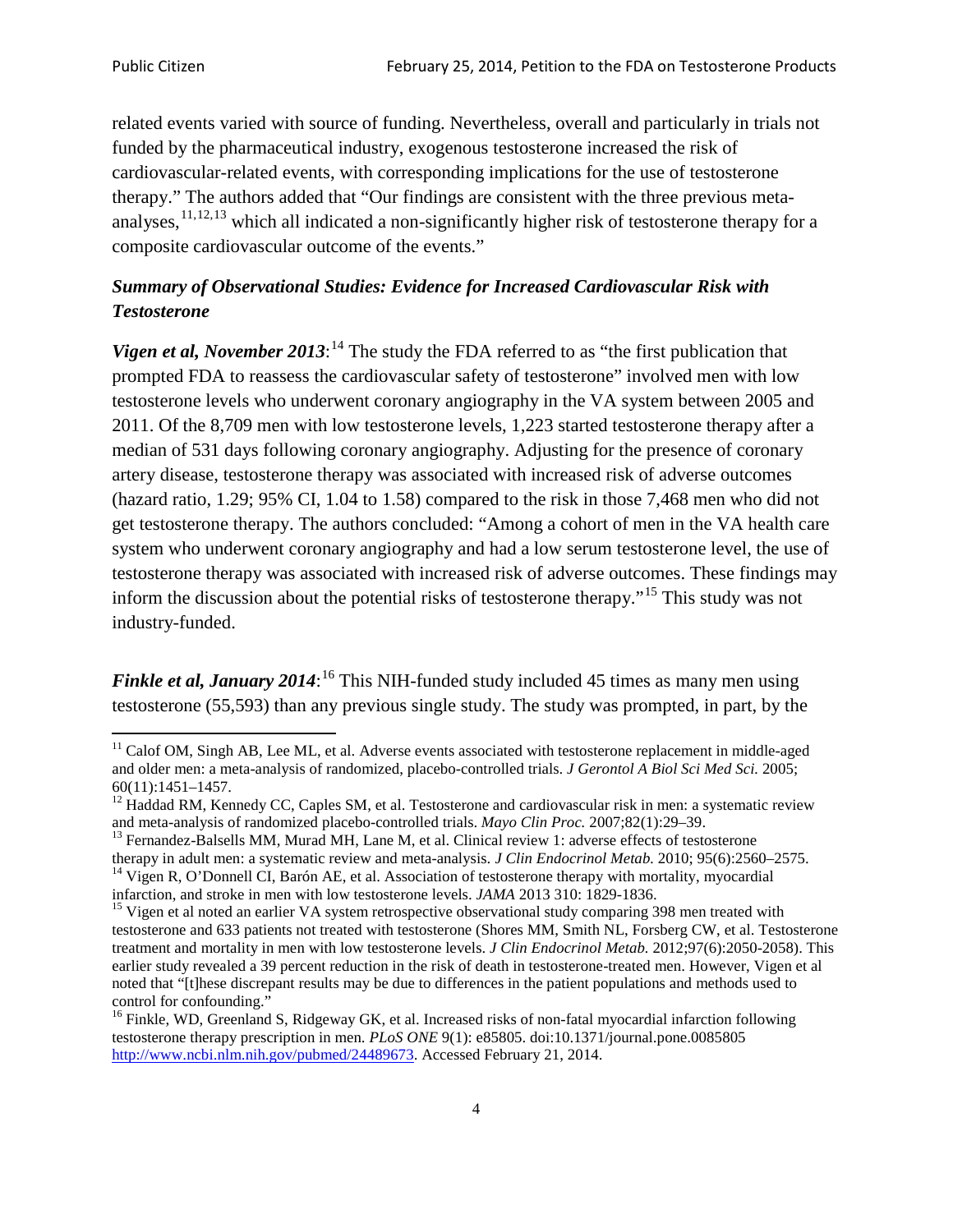findings of the 2010 Basaria study, discussed above. The authors were thus able, for the first time, to examine: (1) the risk of heart attacks alone rather than increases in overall cardiovascular events, (2) the risk in younger men (since previous studies had focused mainly on older men), and (3) the risk within the first 90 days following initiation of testosterone use compared with the heart attack risk in the year preceding testosterone treatment in the same men.

The statistically significant findings were that the risk of heart attacks after using the drug for three months was twice the risk in the year before use in all men 65 and over. Furthermore, the study found for the first time that in those men under 65 with a history of heart disease, there was a 2.9-fold increase in heart attack risk.

#### *Conclusions*

Thus, the rapidly accumulating evidence from both randomized, placebo controlled trials and from observational studies, such as the one discussed above involving 55,000 men, make it clear that testosterone treatment increases the risks of cardiovascular diseases, including heart attacks. For the FDA to continue to further delay action because, as it said in its January 31 announcement,  $17$  it "has not concluded that FDA-approved testosterone treatment increases the risk of stroke, heart attack, or death," is a betrayal of its role in the U.S. Public Health Service**.**

The FDA announcement<sup>[18](#page-4-1)</sup> did make clear that "testosterone products are FDA-approved *only* for use in men who lack or have low testosterone levels in conjunction with an associated medical condition. Examples of these conditions include failure of the testicles to produce testosterone because of reasons such as genetic problems or chemotherapy…. None of the FDA-approved testosterone products are approved for use in men with low testosterone levels who lack an associated medical condition."

But the hyped-up nature of the "low-T" advertising campaigns ensures that many U.S. men who do not meet the FDA-specified criteria of both low testosterone levels *and* an associated medical condition due to hypogonadism are taking the products nonetheless. Evidence of the success of these campaigns can be seen in the recent finding that almost 25% of men prescribed testosterone in this country had not previously even had a blood test to determine if their testosterone level was low.[19](#page-4-2)

<span id="page-4-0"></span><sup>&</sup>lt;sup>17</sup> Food and Drug Administration. FDA evaluating risk of stroke, heart attack and death with FDA-approved testosterone products. January 31, 2014. [http://www.fda.gov/Drugs/DrugSafety/ucm383904.htm.](http://www.fda.gov/Drugs/DrugSafety/ucm383904.htm) Accessed February 20, 2014.<br><sup>18</sup> *Ibid.* 

<span id="page-4-2"></span><span id="page-4-1"></span><sup>&</sup>lt;sup>19</sup> Baillargeon J, Urban RJ, Ottenbacher KJ, Pierson KS, Goodwin JS. Trends in androgen prescribing in the United States, 2001 to 2011. *JAMA Intern Med* 2013;173:1465-6.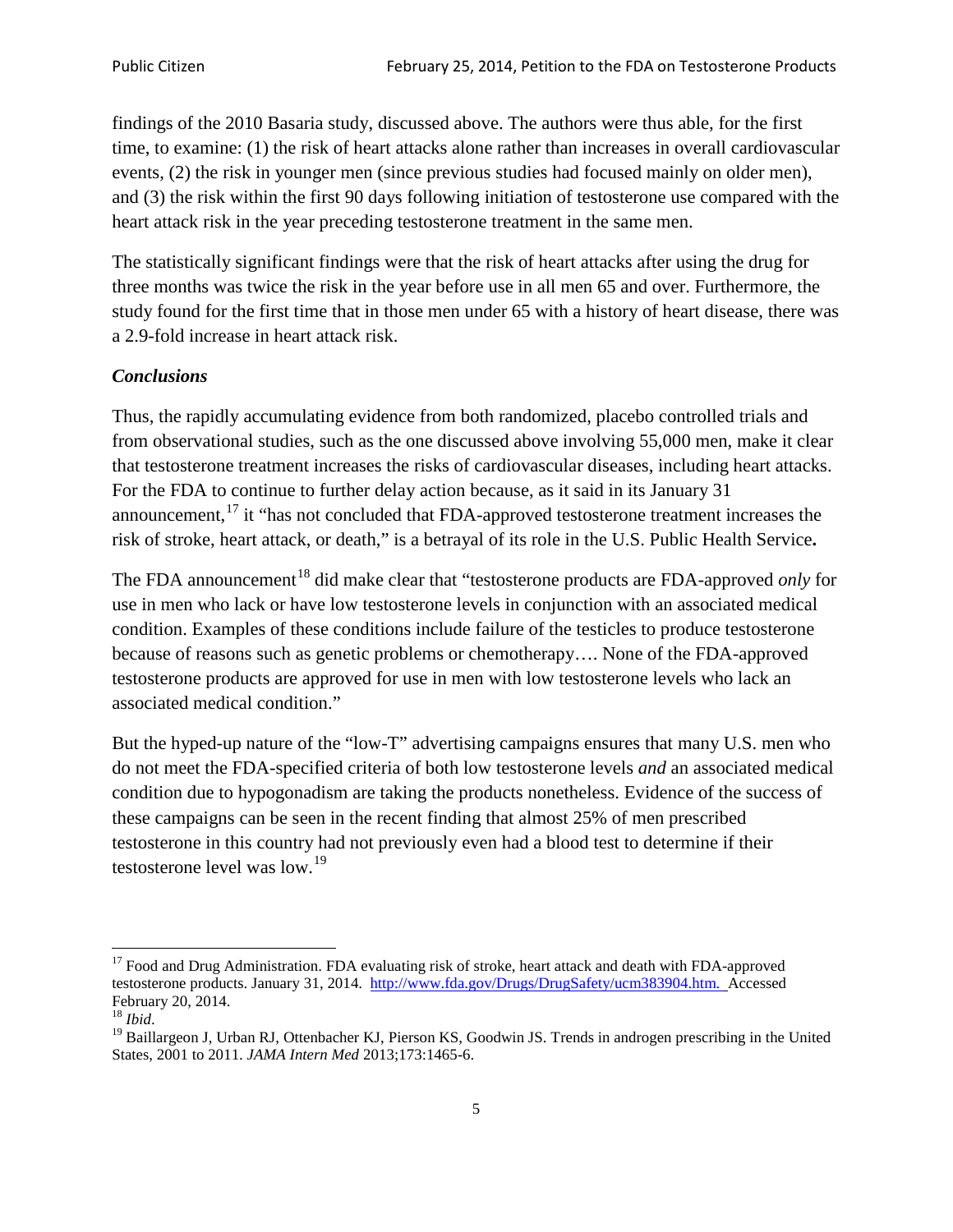Unless the FDA immediately begins to provide adequately strong black box warnings about the risks of heart attacks and other cardiovascular diseases, the continuing toll of heart attacks in people who are not even candidates for testosterone will continue. At the present rate of prescribing, approximately 13,000 prescriptions for testosterone products are filled each day in this country.<sup>[20](#page-5-0)</sup> Each day of delay of the boxed warning ensures much more exposure, too often for men who cannot benefit from the drug but will only be exposed to its risks.

## **Summary of Petition Requests**

For the reasons stated above, pursuant to the Federal Food, Drug and Cosmetic Act 21 U.S.C.§ 352, and 21 C.F.R. §§ 10.30 and 201.56, we hereby petition the FDA to:

- (1) immediately add a black box warning about the increased risks of heart attacks and other cardiovascular dangers to the product labels of all testosterone-containing drugs presently on the market in the United States;
- (2) ask manufacturers to send "Dear Doctor" letters to warn physicians of these serious adverse effects;
- (3) require that the FDA-approved Medication Guide for testosterone products, dispensed to patients when their prescriptions are filled, be updated to include this new warning; and
- (4) delay the agency's decision date on approving a new long-acting injectable testosterone product Aveed (testosterone undecanoate, Endo), now set for February 28, because its approval, absent the new black box warning, would cause further cardiovascular damage to new users.

### **Environmental Impact Statement**

Nothing requested in this petition will have an impact on the environment.

<span id="page-5-0"></span> $^{20}$  IMS Data on U.S. testosterone prescriptions for gel, patch and oral dosage forms, 2013.